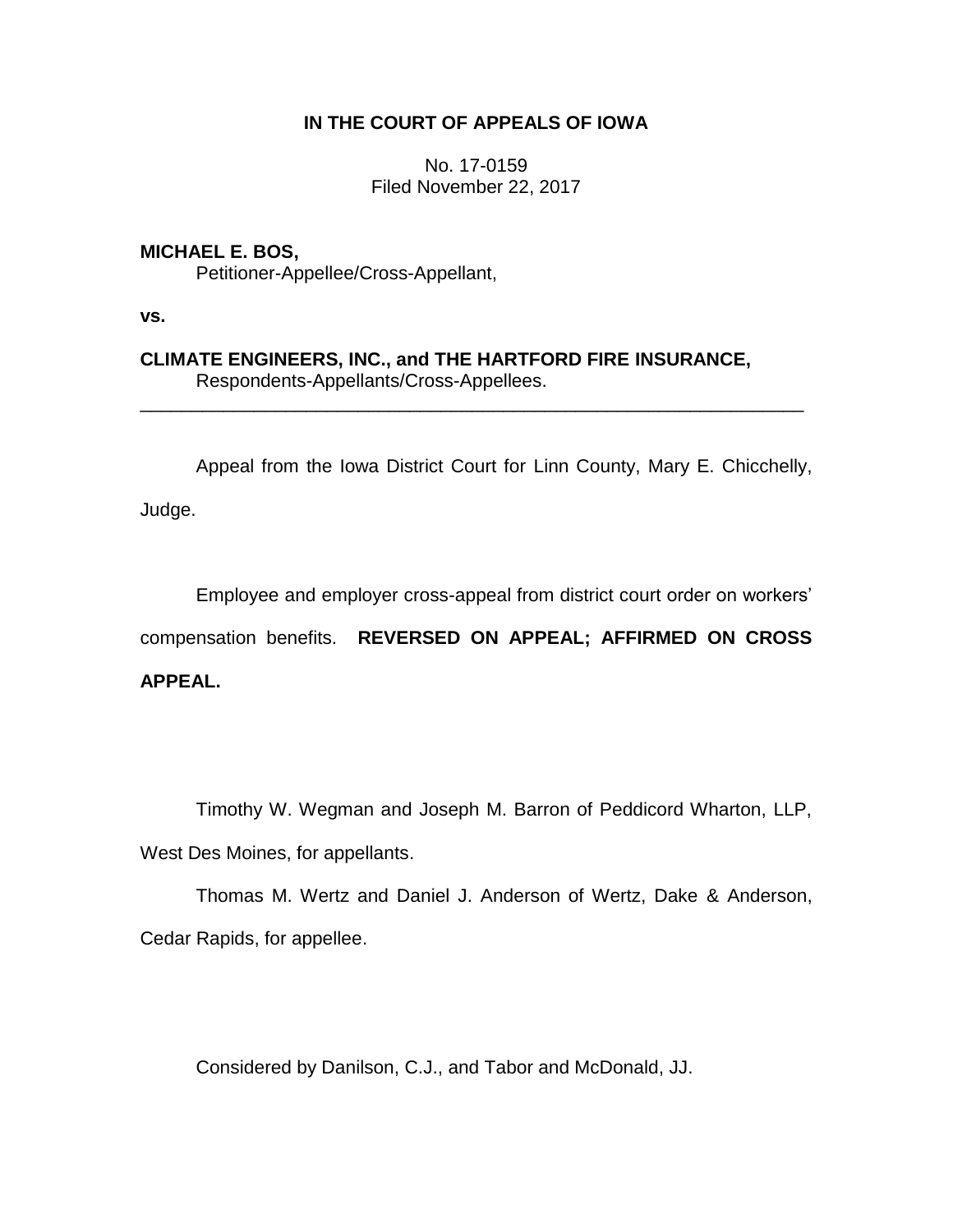#### **MCDONALD, Judge.**

Michael Bos was employed by Climate Engineers, Inc., as a pre-apprentice sheet metal worker. During the course of his employment, he sustained a workrelated left shoulder injury. The injury required surgery and physical therapy. Bos sought and obtained workers' compensation benefits. Both parties sought judicial review of the agency's decision. The district court affirmed the agency's finding with respect to Bos's benefits. The district court concluded an expert witness report was improperly admitted into evidence and remanded the case to the agency for reconsideration without the improperly admitted evidence. Both parties appeal the district court's decision.

I.

In October 2012, Bos suffered a work-related injury to his left shoulder while moving plywood. He reported the injury to his employer and sought medical assistance at a local emergency room. Subsequently, Bos treated with orthopedic surgeon Dr. James Pape, who had previously treated Bos for a dislocation of the same shoulder. In January 2013, Dr. Pape performed a left shoulder arthroscopy with labral repair and left shoulder anterior capsular plication. Following the surgery, Bos was on leave. He engaged in physical therapy until June 10, 2013, when he was discharged. He did not return to work, and Climate Engineers terminated his employment on June 14.

Bos continued to seek medical treatment following the cessation of his employment. Bos developed a left inguinal hernia and had surgery on June 27. From July to November 2013, Bos continued to treat with Dr. Pape. In December, Dr. Pape referred Bos to a pain clinic for further evaluation. In the same December,

2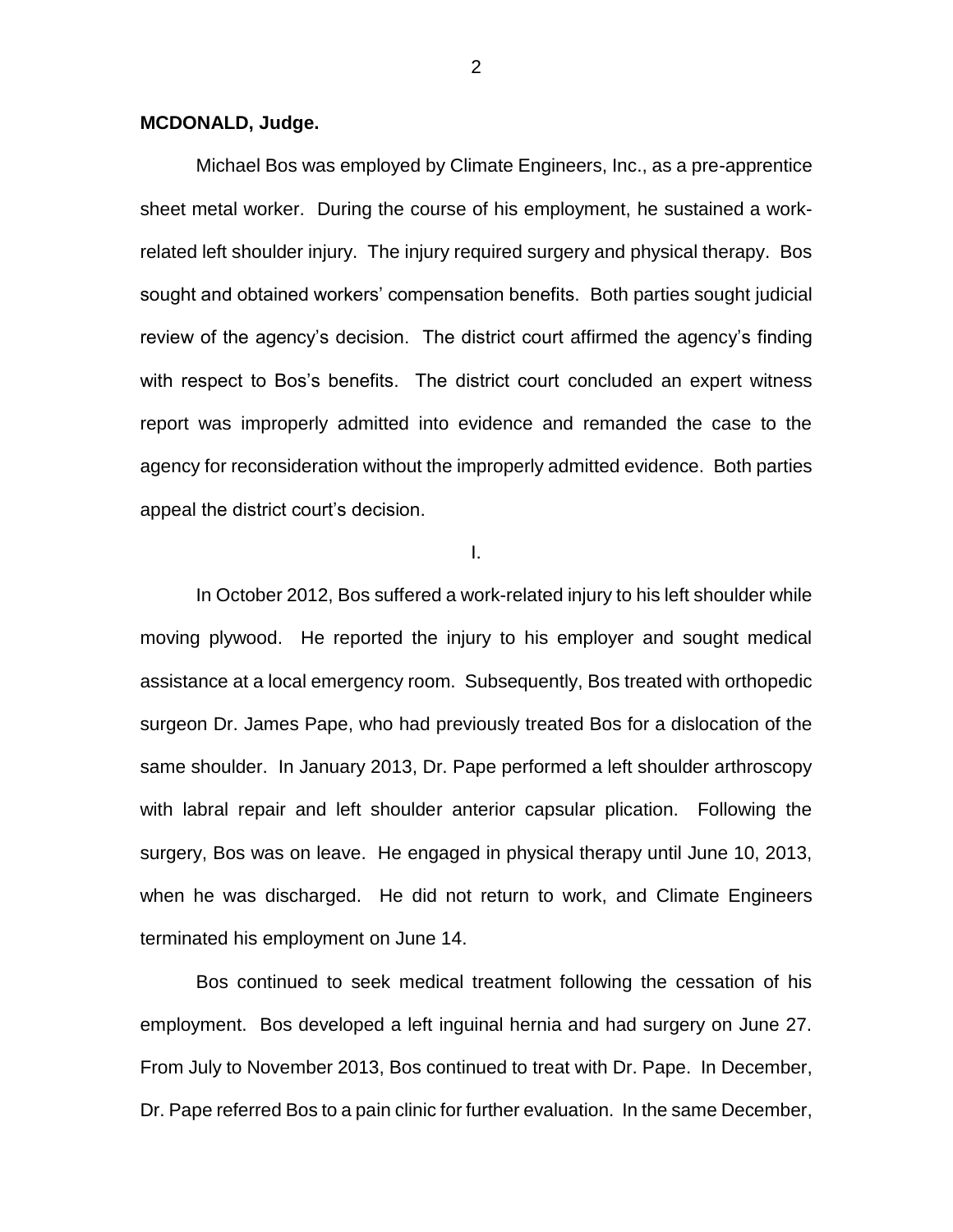Bos saw his primary care physician, Dr. Beer, and reported he was feeling depressed because of various stressors in his life. The stressors included the inability to return to work and concomitant financial issues. Dr. Beer prescribed Cymbalta. Dr. Beer characterized Bos's depression as moderate. A letter Dr. Beer later drafted concluded:

Overall, regarding Mr. Bos's anxiety/depression, if his shoulder condition were to improve, I would anticipate his anxiety and depression would also improve. Commonly, patients who suffer injuries that lead to disability, even if there is no underlying depression/anxiety, will develop depression/anxiety. In patients with underlying depression and anxiety, the symptoms are often more severe and debilitating.

Dr. Beer also wrote in the same letter Bos's depression was "clearly exacerbated by the accident . . . and the resulting restrictions and limitations that occurred."

The workers' compensation case came on for a contested hearing regarding Bos's claim for industrial disability benefits. Bos received two independent medical examinations. Dr. David Tearse opined Bos had a 6% wholeperson impairment and assigned permanent work restrictions. Bos also received an independent medical examination from Dr. Mark Taylor. Dr. Taylor assigned Bos a 7% whole-person impairment rating and similar permanent work restrictions. Dr. Taylor also cautioned Bos against "climbing extension or vertical ladders due to the residual left shoulder symptoms." In addition to the independent examinations, Dr. Pape assigned Bos a 6% impairment rating.

Two vocational experts provided expert opinions. Bos was thirty-three years old at the time of the hearing. His education history included the completion of high school and some college courses. His work history is primarily construction and maintenance. He holds a chauffeur's license and a forklift-operator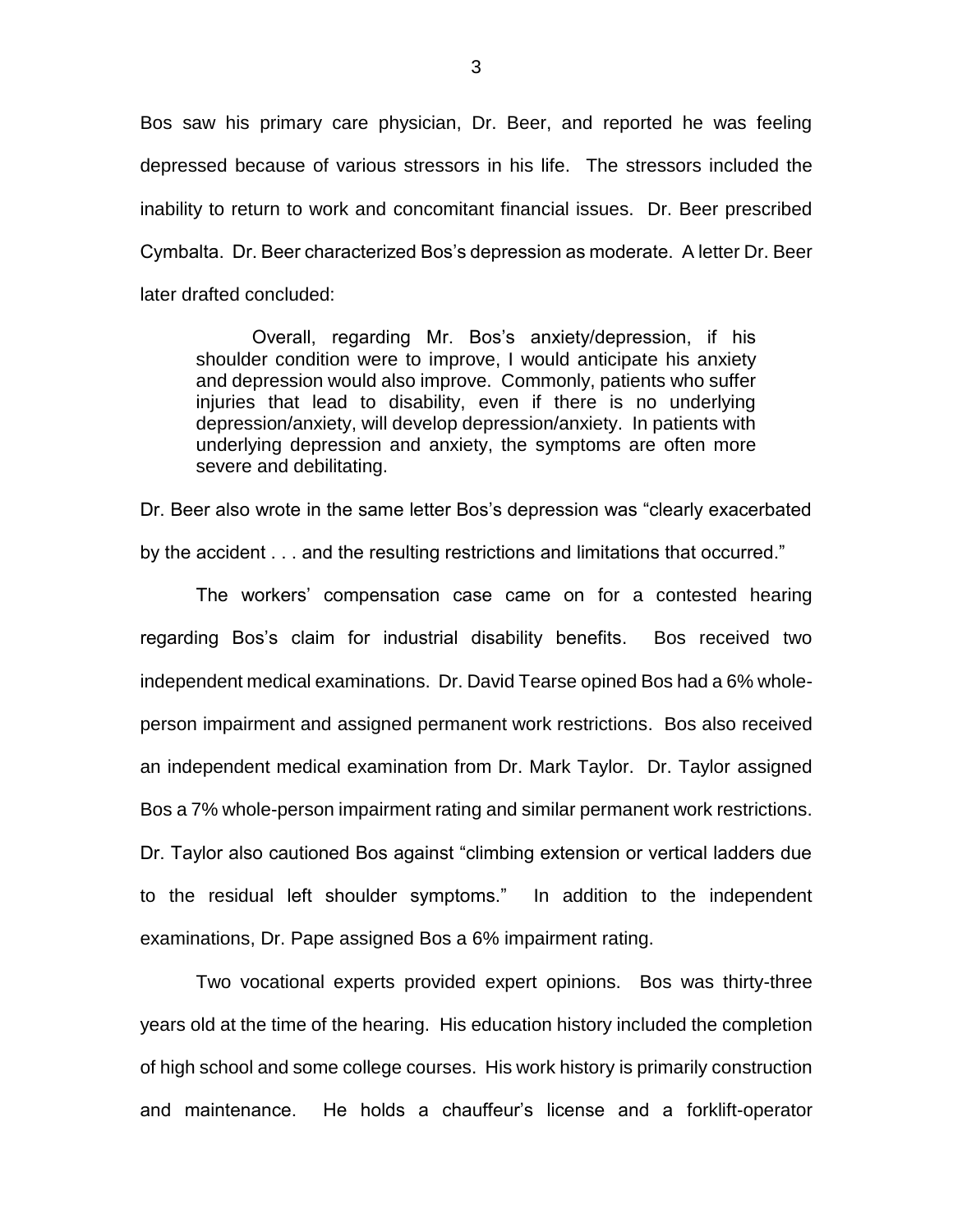certification. Kent Jayne submitted a report on behalf of Bos. Jayne's report concluded Bos's "reduced ability to use his upper extremities, and his limited ability to perform manual dexterity, fine motor coordination, and minimal clerical skills" along with his work restrictions "would preclude him from nearly all jobs within his previous capacities in the labor market." According to Jayne, Bos "has no marketable transferable skills at his current level of abilities as understood." The deputy commissioner did not credit Jayne's opinion because Jayne "did not consider [Bos's] complete work history in rendering his opinions."

On behalf of Climate Engineers, James Carroll provided the other vocational expert opinion. Carroll found the restrictions imposed by Dr. Tearse and Dr. Taylor placed Bos within the medium physical demand level. Carroll considered Bos's complete work history. Carroll found Bos's restrictions resulted in a loss of employability of 29% and loss of access to 20% of the job market. If two variables were added—not being able to drive a work vehicle and not being able to operate machinery—Carroll concluded the loss of employability increased to 35% and the loss of access to the job market increased to 72%. Carroll determined Bos's loss of earning capacity was 22%.

Bos objected to the admission of Carroll's report because Carroll had not been timely designated as an expert and because the report was not timely served. Timely disclosure requires a report be served thirty days in advance of hearing. Iowa Administrative Code rule 871-4.19(3)(d) provides if evidence is disclosed untimely, "the evidence will be excluded if the objecting party shows that receipt of the evidence would be unfairly prejudicial." It is unclear when Carroll's report was served, but the report was prepared August 22, 2014, and the relevant hearing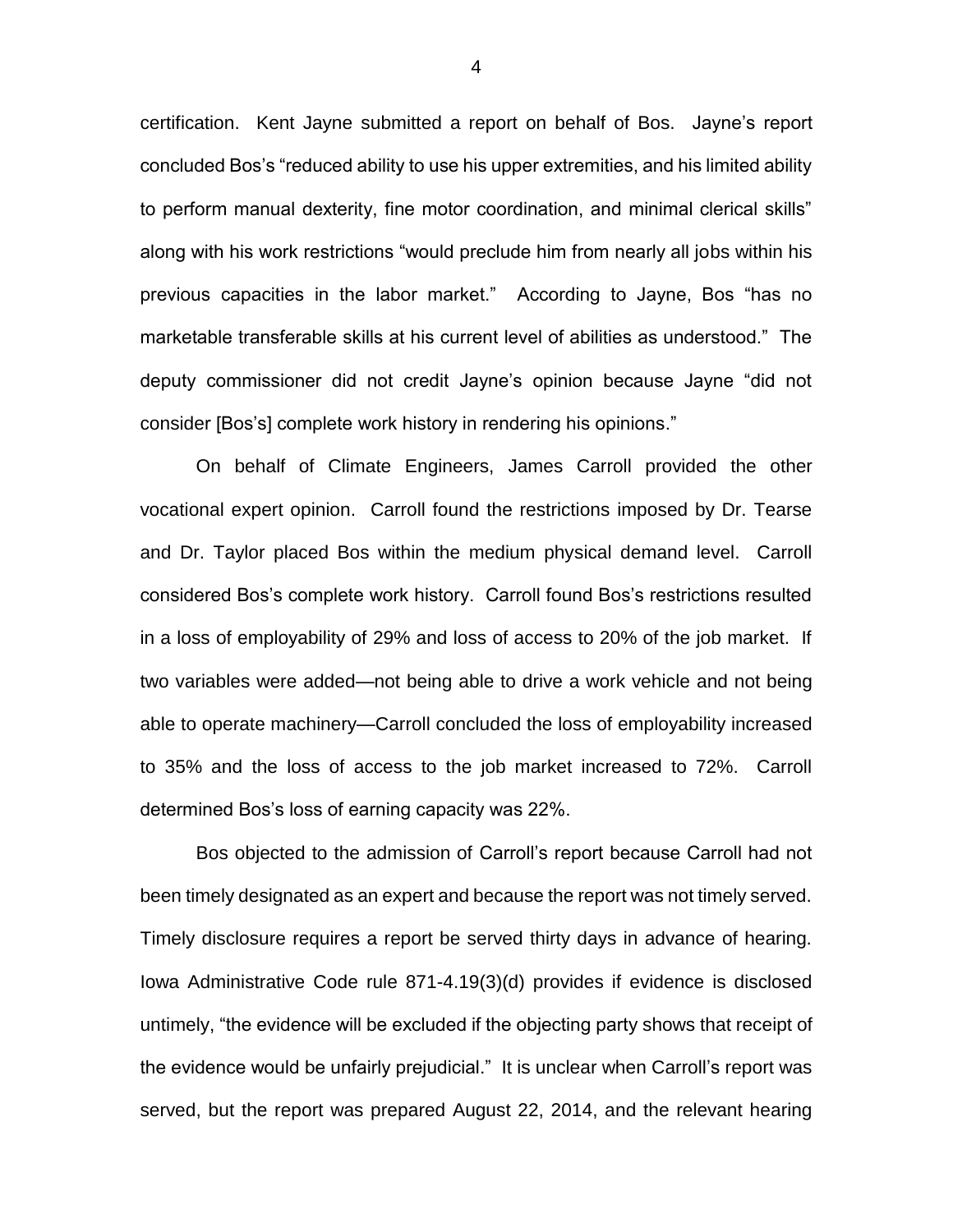was held September 9, 2014, less than twenty days later. At the hearing, Climate Engineers argued the vocational expert it had originally designated had been unable to conduct an assessment, and it had needed to hire a second expert. Climate Engineers also argued there was no unfair surprise because Climate Engineers had timely designated a vocational expert, just not this particular expert. The deputy commissioner admitted the opinion, noting, "it all boils down to prejudice, which I'm not finding." In concluding the report should be admitted, the deputy commissioner gave Bos thirty days to submit a responsive opinion from a vocational expert. Bos did not submit any responsive opinion.

The agency did award Bos industrial disability benefits. The deputy commissioner found Bos had sustained a 40% industrial disability. The deputy commissioner awarded Bos medical expenses, including expenses related to treatment for anxiety and depression. On intra-agency appeal, the commissioner found Bos had suffered a 40% industrial disability. Before the commissioner, Bos asserted the deputy had been incorrect to ignore Bos's "work-related depression," noting Dr. Beer had treated him for anxiety and depression. On this topic, the commissioner found:

[Bos] received pharmacological treatment for anxiety and depression prior to his work injury from his primary care physician, Dr. Beer. [Bos] also received pharmacological treatment from Dr. Beer after his work injury. [Bos] has not received an evaluation or treatment from a psychologist, psychiatrist, or counselor since his October 2012 left shoulder injury. He has not received any counseling or psychotherapy. Drs. Pape, Taylor, and Tearse did not provide any opinions regarding a connection between [Bos's] employment and his anxiety or depression, nor did they provide any work restrictions related to anxiety or depression. No physician or mental health provider has opined [Bos] has any permanent impairment or restrictions related to his mental health conditions. The deputy commissioner correctly rejected [Bos's] assertion.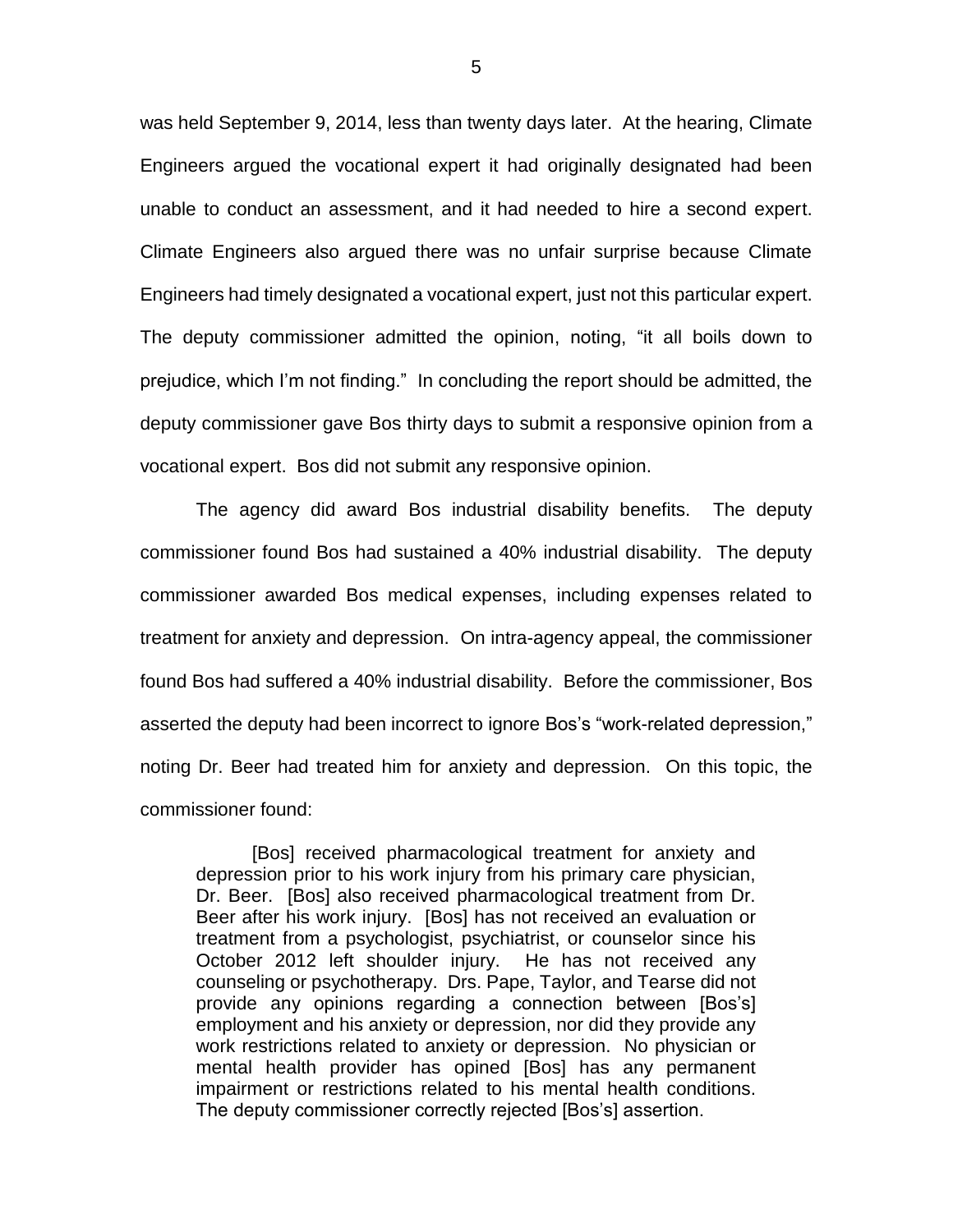The commissioner also concluded the deputy had not abused his discretion in admitting Carroll's report. Bos sought rehearing. On rehearing, the commissioner's findings were affirmed. The commissioner again found the deputy had not abused his discretion in admitting Carroll's report because the deputy stated the report "had little use" and gave Bos an opportunity to "offset any prejudice." As to Dr. Beer, the commissioner wrote:

Dr. Beer specializes in family medicine. His pronouncement that individuals who have injuries that lead to disability ultimately have mental health problems is unsupported in the record. Such a position would result in most cases before this agency resulting in mental claims. Dr. Beer has no explanation why [Bos's] depression disorder went unreported for nearly a year after the date of injury. Given this record, it is found the opinions of Dr. Beer are not convincing.

Bos sought judicial review. The district court concluded "the agency's conclusion that [Bos] failed to prove his alleged mental condition is causally related to his work injury is supported by substantial evidence." The court noted Dr. Beer's expert testimony—that Bos's anxiety and depression were related to his work injury—was uncontroverted but found the commissioner nonetheless provided "adequate reasons" to reject it. Those reasons included "that it was several months from the time of injury that [Bos] reported his depression and anxiety to a doctor; that [Bos] was not receiving treatment or counseling for depression/anxiety, aside from receiving medication prescribed by Dr. Beer; and that there was no testimony other than that offered by Dr. Beer to support a finding that the depression/anxiety was related to the work injury." The district court, however, concluded the admission of Carroll's report was unfairly prejudicial to Bos and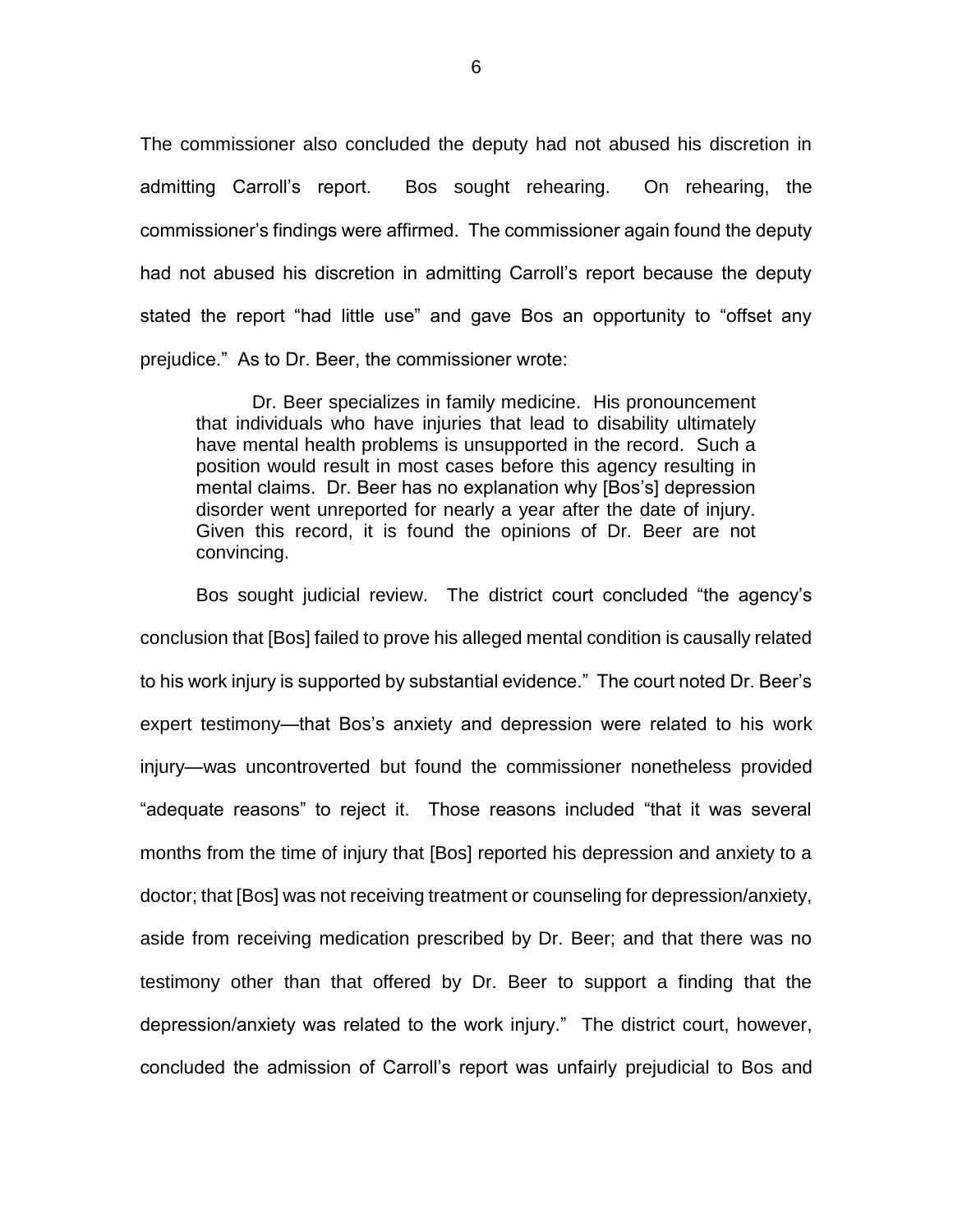remanded the case on that basis to the commissioner "with instructions to evaluate [Bos's] claim with the exclusion of Mr. Carroll's report." Both parties now appeal.

II.

Dr. Beer provided an expert opinion to the effect that Bos suffered moderate depression exacerbated by his physical injury and that Bos's mental condition would improve if his physical condition were to improve. At the agency level, no weight was given to this opinion. The district court ruled the agency's finding Bos failed "to prove his alleged mental condition is causally related to his work injury [was] supported by substantial evidence." Bos challenges that finding, asserting his mental-health condition is causally related to his work injury.

"Whether an injury has a direct causal connection with the employment or arose independently thereof is essentially within the domain of expert testimony." *Dunlavey v. Econ. Fire & Cas. Co.*, 526 N.W.2d 845, 853 (Iowa 1995). The commissioner may decide how much weight to give such an opinion, a decision "that may be affected by the completeness of the premise given the expert and other surrounding circumstances." *Id.* Whether to credit the expert's opinion is within the "peculiar province" of the commissioner. *Deaver v. Armstrong Rubber Co.*, 170 N.W.2d 455, 464 (Iowa 1969). "We will therefore only disturb the commissioner's finding of medical causation if it is not supported by substantial evidence." *Cedar Rapids Cmty. Sch. Dist. v. Pease*, 807 N.W.2d 839, 845 (Iowa 2011). On substantial-evidence review, we do not substitute our own judgment but only consider whether the conclusion reached is supported by substantial evidence. *See Schadendorf v. Snap-On Tools Corp.*, 757 N.W.2d 330, 337 (Iowa 2008) ("Just because the interpretation of the evidence is open to a fair difference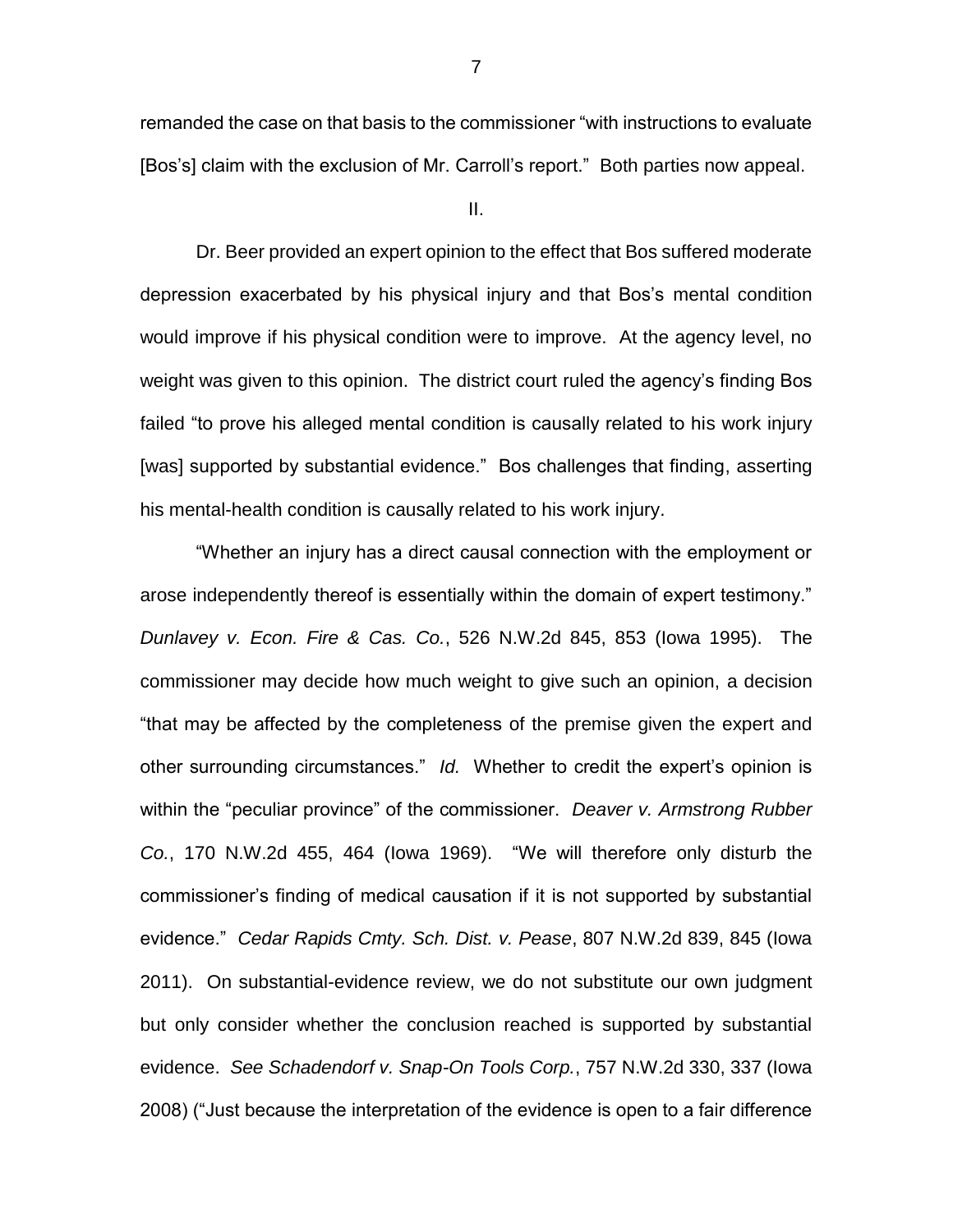of opinion does not mean the commissioner's decision is not supported by substantial evidence. An appellate court should not consider evidence insubstantial merely because the court may draw different conclusions from the record.").

Here, we have little trouble concluding the agency's finding of no causation is supported by substantial evidence. When one party offers uncontroverted evidence, the finder of fact is still free to dismiss the evidence for a lack of credibility provided the fact finder does not "arbitrarily or totally reject the offered" evidence. *Langford v. Kellar Excavating & Grading, Inc.*, 191 N.W.2d 667, 669 (Iowa 1971). When the commissioner rejects uncontroverted expert medical opinions, the commissioner must provide valid reasons for so doing. *See Sondag v. Ferris Hardware*, 220 N.W.2d 903, 908 (Iowa 1974); *Leffler v. Wilson & Co.*, 320 N.W.2d 634, 637 (Iowa Ct. App. 1982) (Carter, J., dissenting). Here, the commissioner found Dr. Beer's opinion on causation was not persuasive. Bos sought pharmacological treatment for anxiety and depression prior to his work injury. Dr. Beer was Bos's primary physician and not an expert in the field of mental health. Bos did not obtain an evaluation from a psychologist, psychiatrist, or counselor after the shoulder injury and did not seek treatment with any mental health professionals. Further, Drs. Pape, Taylor, and Tearse did not make any connection between Bos's injury and his anxiety or depression.

"The administrative process presupposes judgment calls are to be left to the agency." *McComas-Lacina Constr. v. Drake*, No. 15-0922, 2016 WL 2744948, at \*1 (Iowa Ct. App. May 11, 2016). "The legislature has 'vested the commissioner with the discretion to make factual determinations.' Our court is bound by these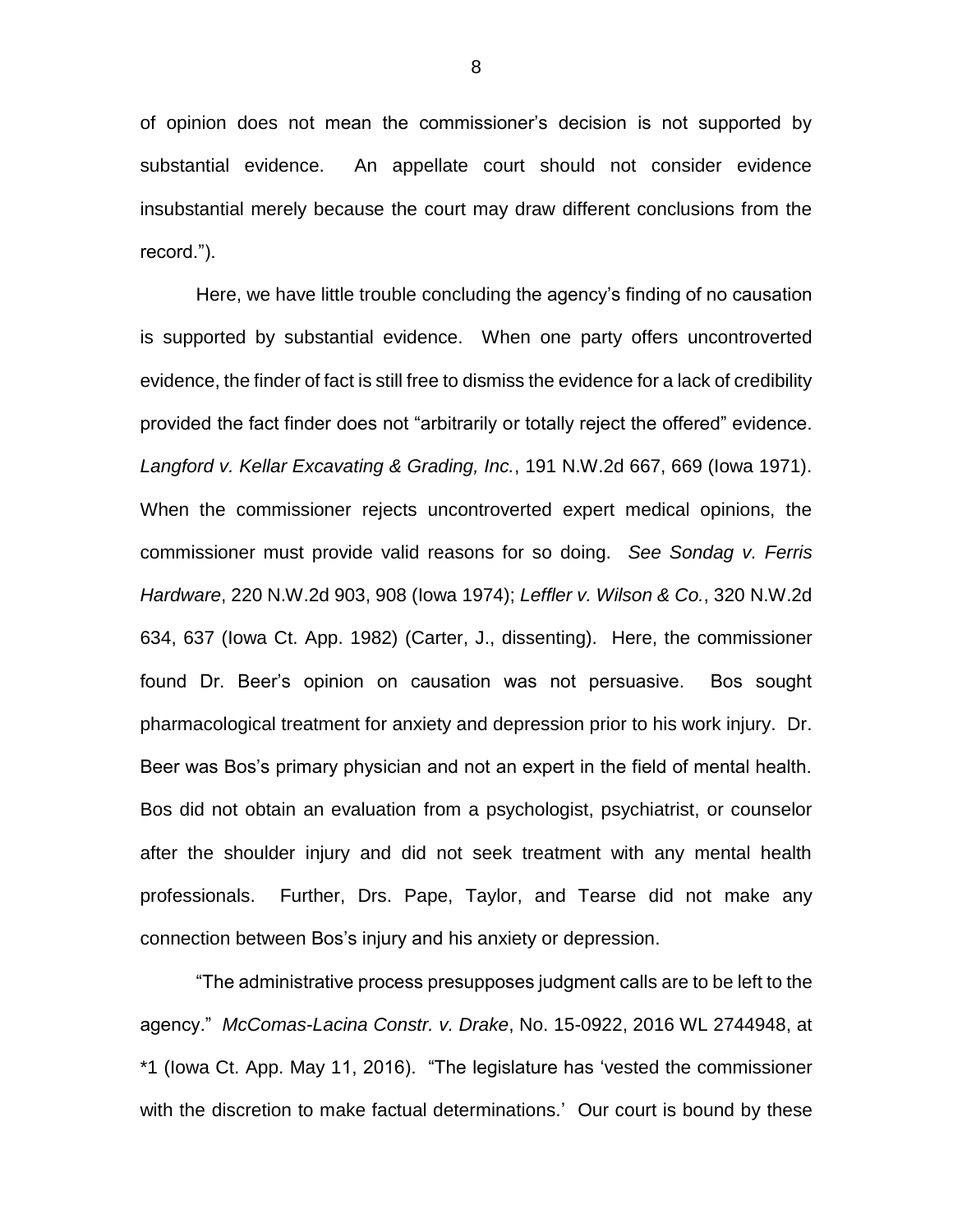factual determinations 'if they are supported by substantial evidence in the record before the court when the record is viewed as a whole.'" *Id.* (citation omitted). Our court may consider evidence as substantial even if we may have made a different finding than the agency on the same record. *See id.* It is thus a rare case in which we will reverse an agency's finding for lack of substantial evidence. This is not one of those rare cases.

#### III.

Climate Engineers argues the district court erred in reversing the deputy commissioner's admission of Carroll's vocational report. Rulings on a report's admissibility are within the discretion of the agency. *See Trade Prof'ls, Inc. v. Shriver*, 661 N.W.2d 119, 123 (Iowa 2003). We may reverse if we find an abuse of discretion. *See* Iowa Code § 17A.19(10) (2016). "An abuse of discretion occurs when the commissioner's exercise of discretion is 'clearly erroneous or rests on untenable grounds.'" *IBP, Inc. v. Burress*, 779 N.W.2d 210, 214 (Iowa 2010) (citation omitted). "[A]buse of discretion is synonymous with unreasonableness, and involves lack of rationality, focusing on whether the agency has made a decision clearly against reason and evidence." *Schoenfeld v. FDL Foods, Inc.*, 560 N.W.2d 595, 598 (Iowa 1997).

The agency did not abuse its discretion in admitting Carroll's report into evidence over Bos's objection. Untimely disclosed and served evidence should be excluded "if the objecting party shows that receipt of the evidence would be unfairly prejudicial." Iowa Admin. Code r. 876-4.19(3)(e). Climate Engineers disclosed a vocational expert, but it was required to find a different expert on short notice. Bos had notice of the subject matter of the evidence and was not unfairly